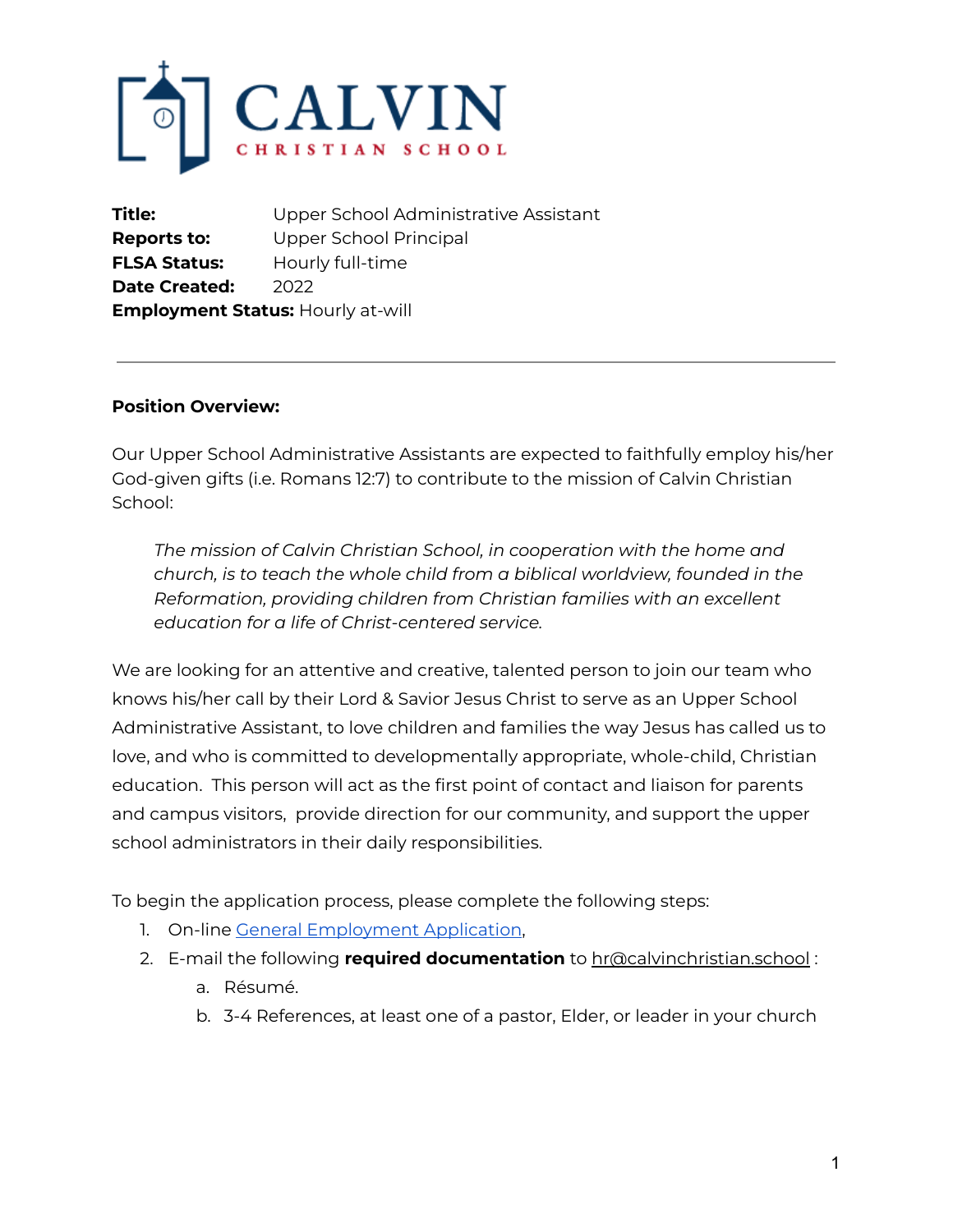#### **Hourly Pay:** Dependent on education and experience Range: \$15.00 to \$21.60

## **Benefits Offered:**

- Health benefits
- Sick Leave
- Life and Long Term Disability Insurance

# **Spiritual Requirements:**

- As a Christian School, we require our employees to be a professing believer and followers of Jesus Christ as his/her Lord and Savior.
- A demonstrated commitment to Christ, all staff are expected to be members in good standing at a Christian church that has beliefs in-line with Calvin Christian School's Mission Statement, Statement of Faith, and school biblical ethics policies.
- Yearning for growth and maturity in the Christian faith and living the Christian life (e.g. Living Romans 12 -- personal habits of daily devotion, prayer, Scripture memorization and reflection)

### **Required Qualifications:**

- High School Diploma
- Experience working with young children
- Experience working in a Christian environment
- Prior administrative experience of at least 3 years
- Organizational skills
- Computer proficiency (Google Education Suite, Student Information Systems and Learning Management Systems)
- Must be authorized to work in the U.S.

### **Preferred Qualifications:**

- Bachelor's degree
- CPR certified
- Committed to "whole-child" developmentally appropriate, teaching
- Excellent interpersonal skills, willingness, and ability to teach cooperatively
- Personal Christ-centered service experiences
- A patient and loving individual who understands the unique interpersonal attention required for children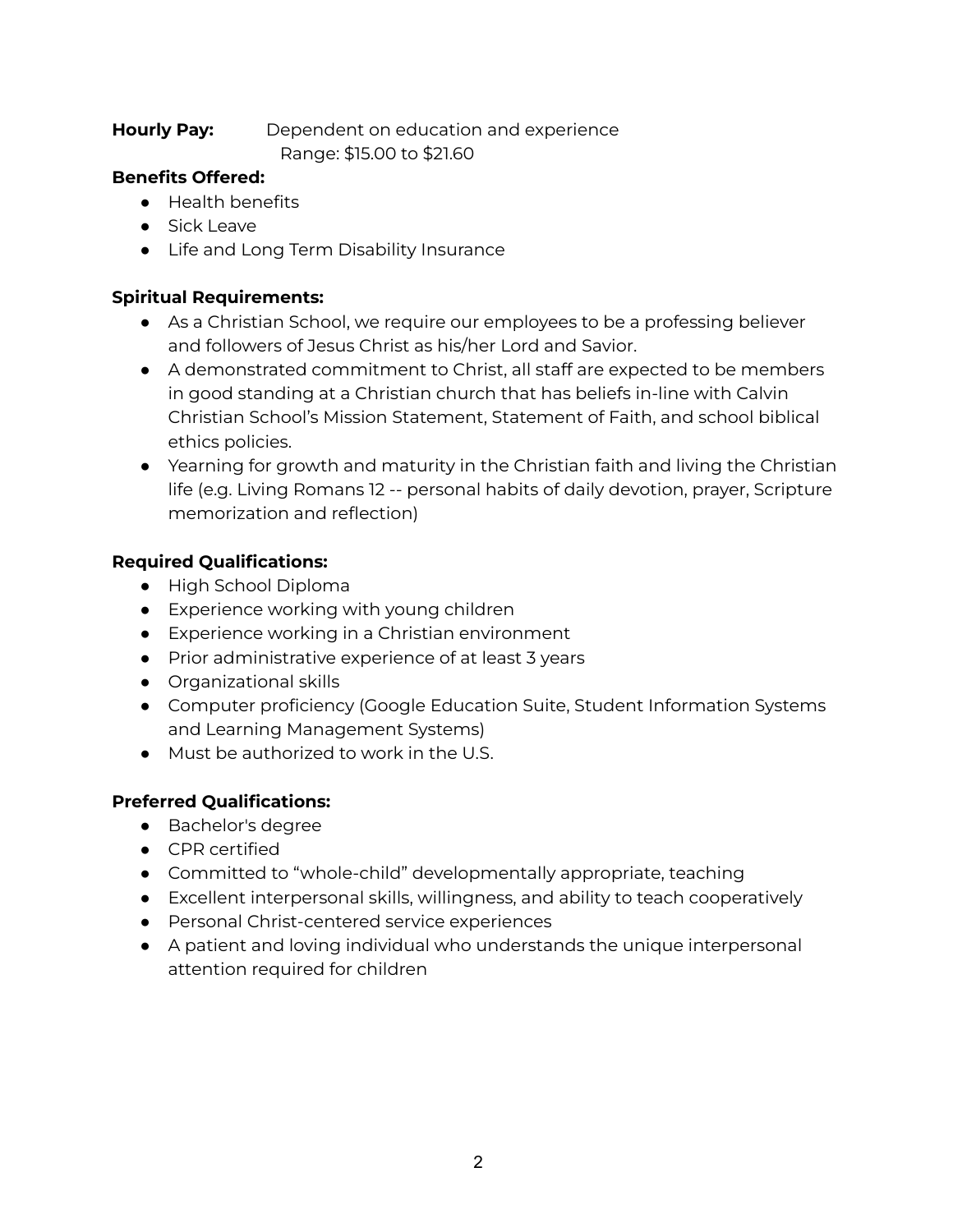#### **Required Documents for Employment:**

- Must be in good standing with the law as well as current and/or past schools/organizations
- Valid, negative TB test result
- LiveScan (fingerprinting); FBI and DOJ clearance to work in a childcare setting

# **General Upper School Administrative Assistant Job Description**

- Greet incoming traffic cheerfully and eagerly assist when needed.
- Answer phone calls and direct them to the appropriate person or provide information as needed.
- Sort and distribute mail
- Inventory and order supplies for teachers and office annually and as needed
- Be available to treat children for first aid injuries or issues.
- Relive other administrative assistants for breaks
- Set up JH student schedules and lockers and distribute them annually
- Maintain transcripts
- Enter and assign discipline hours and homework hours for students.
- Crossing guard director- Maintain crossing guard schedule for the year and send out weekly reminders
- Maintain Blackbaud software and offer troubling solutions
- Maintain many of the various google calendars (in house as well as public calendars)
- Set up & maintain Google email lists of parents, and create groups.
- Set up Blackbaud Education Edge for the upcoming school year (June & July)
- Blackbaud set up FAWEB for teachers. (yearly)
- Maintain and report on Immunization records, set up Cumulative files for new students
- Assist and/or initiate other projects as needed or assigned

### **Physical Demands:**

The working conditions and physical demands of this position will be those that must be met to successfully perform the essential duties of the position. Reasonable accommodations may be made to enable individuals with disabilities to perform the essential duties. The physical environment the incumbent will work in is typically a school office environment with moderate noise levels that would be expected in that type of work environment. Sit and or stand for long periods of time. Be emotionally able to solve problems with students, parents, or